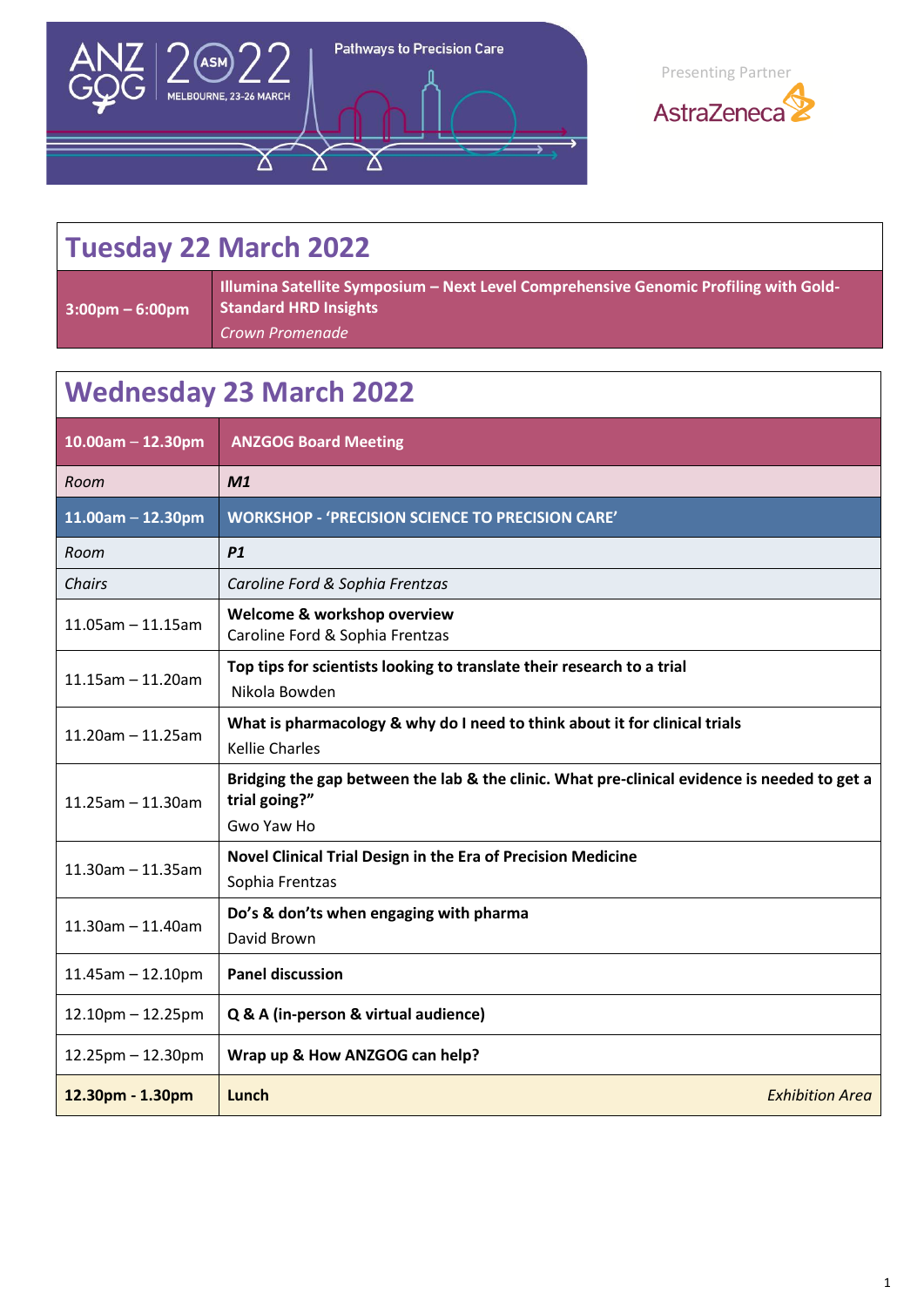

 $\Delta$ 

Pathways to Precision Care



| $1.30$ pm $- 3.30$ pm | <b>PURE SCIENCE SYMPOSIUM - OVARIAN CANCER</b>                                                                                                                        |
|-----------------------|-----------------------------------------------------------------------------------------------------------------------------------------------------------------------|
| Room                  | P1                                                                                                                                                                    |
| Chair                 | Deborah Marsh, Caroline Ford & Nikola Bowden                                                                                                                          |
| $1.30$ pm $- 1.50$ pm | OCRF-007 - A new biomarker test for early detection of ovarian cancer<br><b>Carlos Salomon</b>                                                                        |
| $1.50$ pm $- 2.10$ pm | Predicting and monitoring chemoresponse using patient derived samples of ovarian cancer<br>Peter Hoffman (V)                                                          |
| $2.10$ pm $- 2.30$ pm | Australian Program of Drug Repurposing for Treatment-Resistant Ovarian Cancer<br>Michelle Wong-Brown                                                                  |
| $2.30pm - 2.45pm$     | High throughput discovery of synergistic drug combinations for patients with low-grade<br>serous ovarian cancer<br>Dane Cheasley                                      |
| $2.45$ pm $- 3.00$ pm | The genomic landscape of resistance in HR-deficient high grade serous ovarian cancer<br>Nikki Burdett                                                                 |
| $3.00$ pm $- 3.15$ pm | IFFO1 & HNF1 beta are methylated in ovarian cancer ascites spheroids & cell-free DNA &<br>unmethylated in buffy coat DNA from women without cancer<br>Kristina Warton |
| $3.15$ pm $- 3.30$ pm | <b>Poster Presentations</b>                                                                                                                                           |
| $3.30$ pm $- 4.00$ pm | <b>Afternoon Tea</b><br>Exhibition<br>Area                                                                                                                            |
| $4.00$ pm – 5.45pm    | <b>SESSION SPONSOR</b><br><b>PURE SCIENCE SYMPOSIUM - OVARIAN CANCER</b><br><b>Alkermes</b>                                                                           |
| Room                  | P1                                                                                                                                                                    |
| Chair                 | Deborah Marsh, Caroline Ford & Nikola Bowden                                                                                                                          |
| $4.00pm - 4.20pm$     | Cervical cancer screening in indigenous populations<br><b>Marion Saville</b>                                                                                          |
| $4.20$ pm $- 4.40$ pm | Personalised medicine for endometrial cancer in Aotearoa<br>Claire Henry $(V)$                                                                                        |
| $4.40$ pm $- 5.00$ pm | Using genetics to inform epidemiological and clinical studies of endometrial cancer<br>Tracy O'Mara                                                                   |
| $5.00$ pm $- 5.15$ pm | Endometrial cancer PDX-derived organoids & PDX models with FGFR2c splice isoform<br>expression are sensitive to FGFR inhibition<br>Asmeron Sengal (V)                 |
| $5.15$ pm $- 5.30$ pm | Prognostic features of Mucinous Ovarian Cancer: an Ovarian Tumor Tissue Analysis<br>consortium study<br>Nicola Meagher                                                |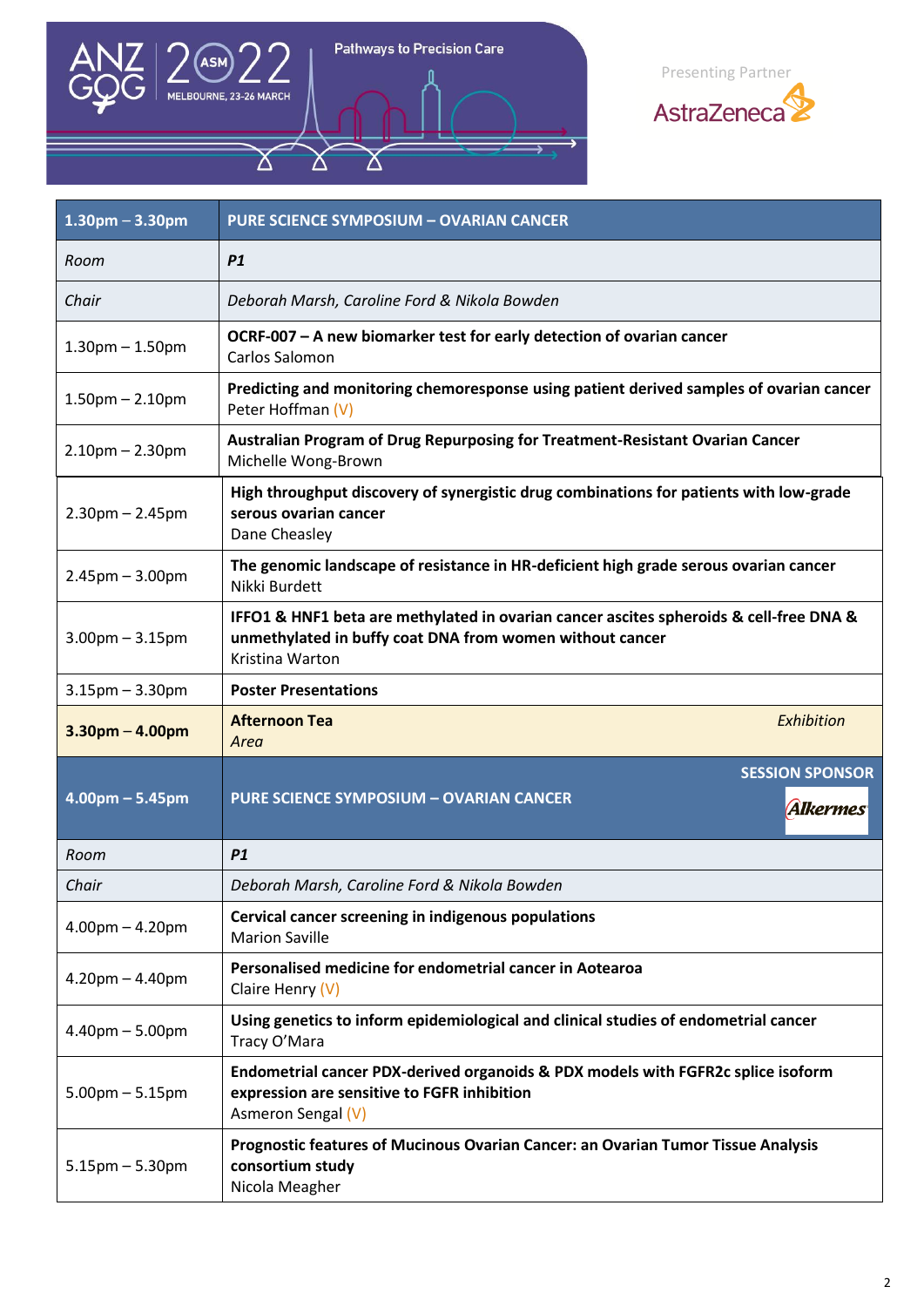



| $5.30$ pm $-5.45$ pm | Targeting the nucleolar DNA damage response as a therapeutic strategy in high-grade<br>serous ovarian cancer<br>Anthony Jiachen Xuan |                        |
|----------------------|--------------------------------------------------------------------------------------------------------------------------------------|------------------------|
| $5.15$ pm – 5.45pm   | <b>Sponsor &amp; Exhibitor Welcome</b>                                                                                               | <b>Exhibition Area</b> |
| $6.00pm - 8.00pm$    | <b>Welcome Reception</b>                                                                                                             | <b>Exhibition Area</b> |

## **Thursday 24 March 2022**

| $6.45$ am - 7.45am      | <b>WomenCan Walk</b>                                                                                            |  |
|-------------------------|-----------------------------------------------------------------------------------------------------------------|--|
| 08.30am                 | <b>ANZGOG ASM Commences</b>                                                                                     |  |
| Room                    | P1                                                                                                              |  |
| $8.30$ am $-8.40$ am    | <b>Official Welcome: ANZGOG Chair Philip Beale</b>                                                              |  |
| $8.40$ am $- 8.45$ am   | <b>Presentation from our Presenting Partner AstraZeneca</b><br>AstraZeneca                                      |  |
| $8.45$ am - 10.35am     | <b>International Keynote Presentations</b>                                                                      |  |
| Room                    | P1                                                                                                              |  |
| Chair                   | Michael Burling, Pearly Khaw, Philip Beale                                                                      |  |
| $8.45$ am $- 9.15$ am   | Clinical Research: Pedestrian, Personal, Personalized & Powerful<br>David Gaffney (V)                           |  |
| $9.15$ am - $9.45$ am   | Role of neoadjuvant chemotherapy & CRS in advanced endometrial cancer<br>Anna Fagotti (V)                       |  |
| $9.45$ am $-10.15$ am   | <b>Pathways beyond BRCA?</b><br>Ana Oaknin (V)                                                                  |  |
| $10.15$ am - 10.35am    | <b>Panel Discussion</b>                                                                                         |  |
| $10.35$ am - 11.00am    | <b>Exhibition Area</b><br><b>Morning Tea</b>                                                                    |  |
| $11.00$ am - 12.20pm    | <b>SESSION SPONSOR</b><br><b>Uterine Cancer</b>                                                                 |  |
| Room                    | P1                                                                                                              |  |
| Chair                   | Michelle Harrison & Jennifer Chard                                                                              |  |
| $11.00$ am $- 11.15$ am | What is the role of lymph node assessment in the molecularly profiled endometrial cancer?<br>Bryony Simcock (V) |  |
| $11.15$ am $-11.30$ am  | Is isolated disease recurrence salvageable? How is it achievable & are the outcomes<br>worthwhile?              |  |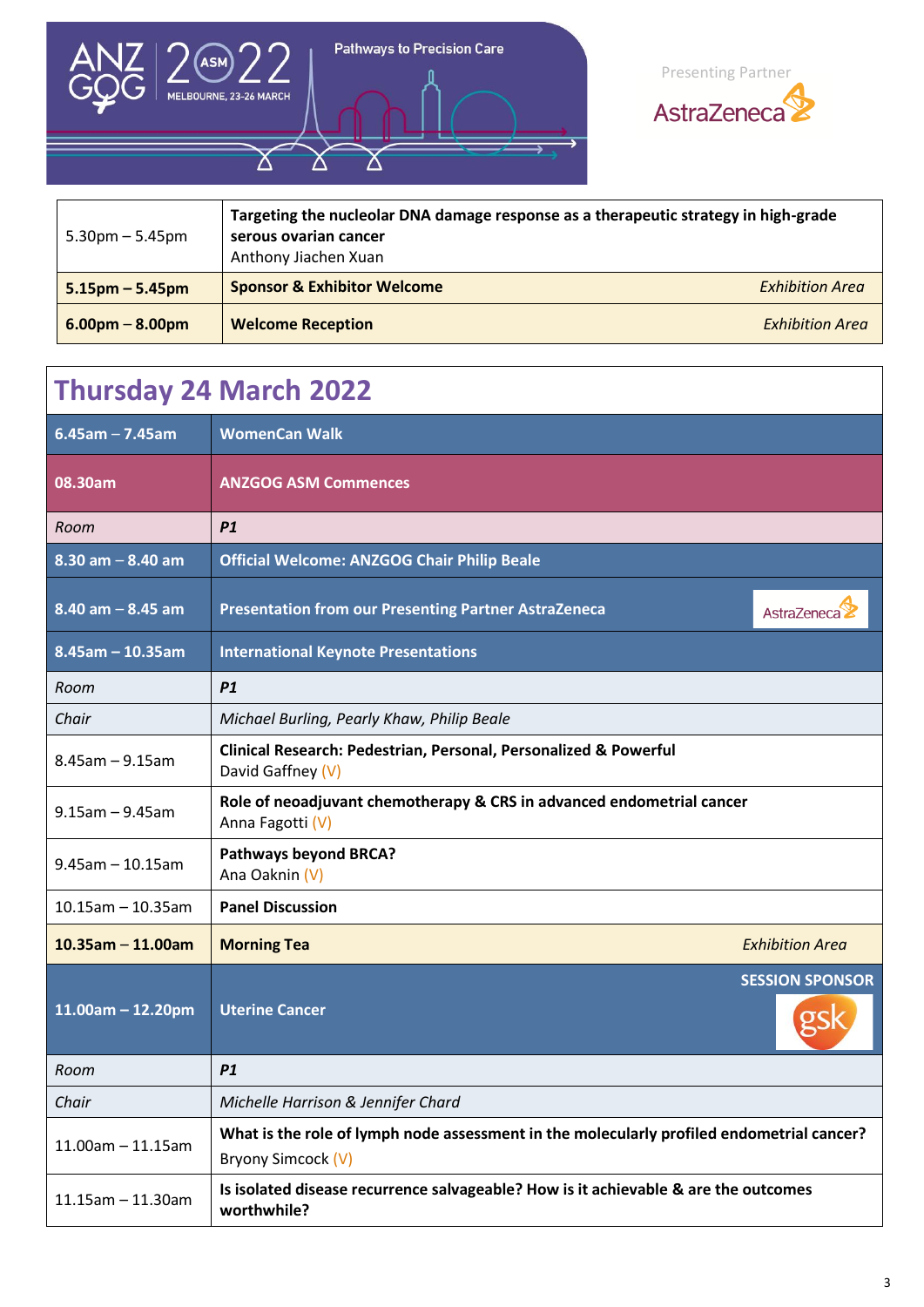

Δ

Pathways to Precision Care

Ϫ



|                         | Ming Yin Lin                                                                                                                                                                                                                                 |
|-------------------------|----------------------------------------------------------------------------------------------------------------------------------------------------------------------------------------------------------------------------------------------|
| $11.30$ am $- 11:45$ pm | Immunotherapy in the setting of metastatic endometrial cancer<br><b>Yoland Antill</b>                                                                                                                                                        |
| $11:45am - 12:00pm$     | Patient support needs in advanced endometrial cancer<br>Anne Mellon                                                                                                                                                                          |
| $12.00$ pm $- 12.20$ pm | <b>Panel Discussion</b>                                                                                                                                                                                                                      |
| $12.20$ pm – 1.15pm     | Lunch<br><b>Exhibition Area</b>                                                                                                                                                                                                              |
| $1.15$ pm $- 1.35$ pm   | ANZGOG TRIALS - BREAKING NEWS (IGNITE INTERIM RESULTS IN CONSIDERATION TBC)<br>CLOSED SESSION AVAILABLE TO IN PERSON DELEGATES ONLY                                                                                                          |
| Room                    | P1                                                                                                                                                                                                                                           |
| Chair                   | George Au-Yeung                                                                                                                                                                                                                              |
| $1.35$ pm – 2.55pm      | <b>Cervix &amp; Vulvar Cancer</b>                                                                                                                                                                                                            |
| Room                    | P1                                                                                                                                                                                                                                           |
| Chair                   | David Chang & Yeh Chen Lee                                                                                                                                                                                                                   |
| $1.35$ pm $- 1.55$ pm   | Metastatic cervical cancer- Where to from here?<br>Linda Mileshkin                                                                                                                                                                           |
| $1.55$ pm $- 2.15$ pm   | Striving for better outcomes in vulval cancer<br>Lois Eva $(V)$                                                                                                                                                                              |
| $2.15$ pm $- 2.35$ pm   | Radiation oncologist: vulva cancer<br>David Gaffney (V)                                                                                                                                                                                      |
| $2.35$ pm $- 2.45$ pm   | Adjuvant chemotherapy following chemo-radiation as primary treatment for locally-<br>advanced cervical cancer compared to chemo-radiation alone: The randomised phase 3<br>OUTBACK Trial (ANZGOG 0902, RTOG1174, NRG0274)<br>Linda Mileshkin |
| $2.45$ pm $- 2.55$ pm   | <b>Panel Discussion</b>                                                                                                                                                                                                                      |
| $2.55$ pm – 3.55pm      | <b>Pathology &amp; TR-ANZGOG</b>                                                                                                                                                                                                             |
| Room                    | P1                                                                                                                                                                                                                                           |
| Chair                   | Michelle Harrison                                                                                                                                                                                                                            |
| $2.55$ pm $-3.05$ pm    | <b>WomenCan: Fundraising to support Initiatives</b><br>Karen Livingstone AM                                                                                                                                                                  |
| $3.05$ pm $- 3.20$ pm   | <b>EDEN Project Update</b><br>Linda Mileshkin                                                                                                                                                                                                |
| $3.20$ pm $- 3.35$ pm   | <b>Tr-ANZGOG Update</b><br>Anna DeFazio & Claire Davies                                                                                                                                                                                      |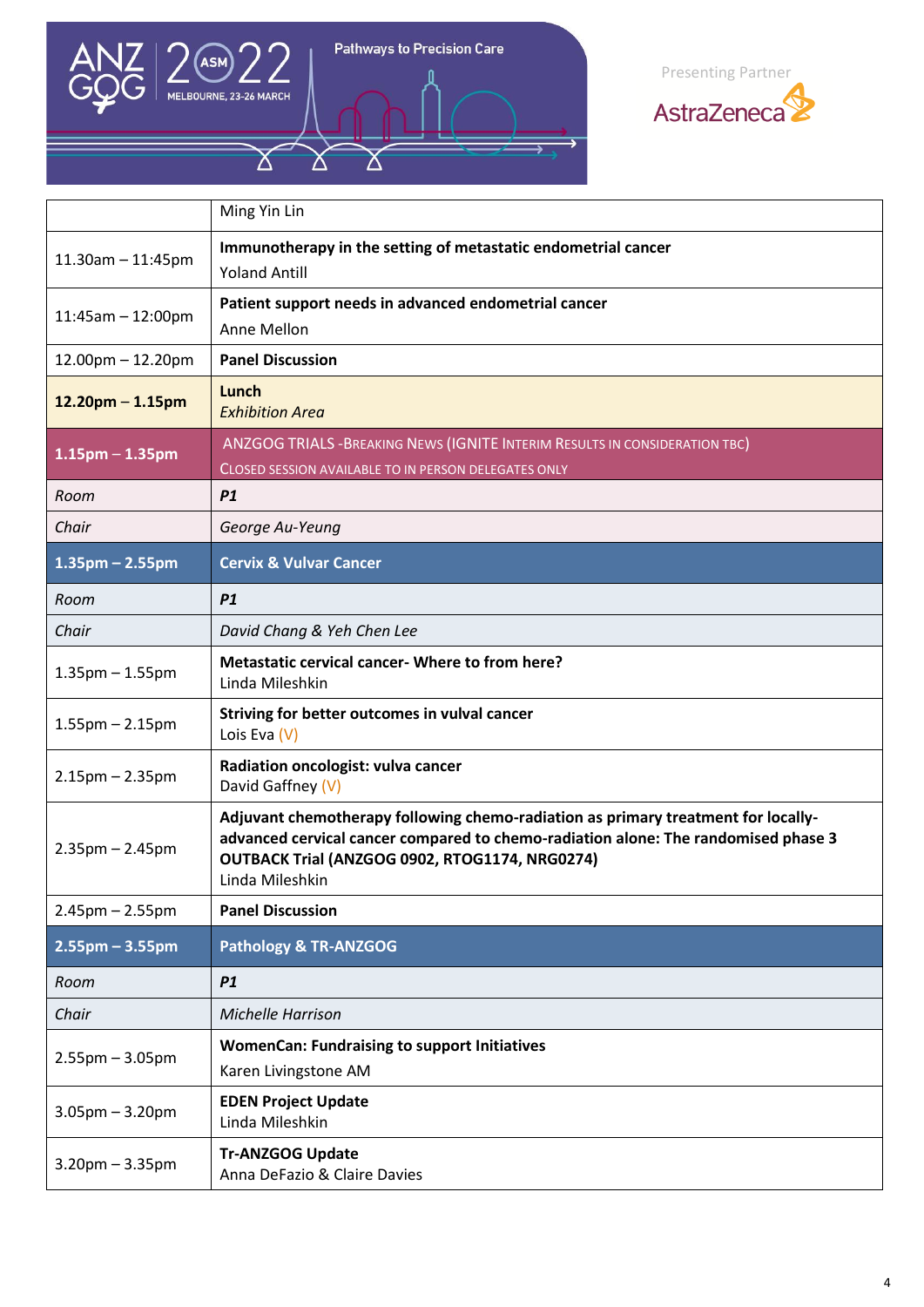

 $\Delta$ 

Pathways to Precision Care

Ϫ



| $3.35$ pm $- 3.50$ pm             | <b>OASIS Initiative Trial Update</b><br>Clare Scott & John Andrews                                |                        |
|-----------------------------------|---------------------------------------------------------------------------------------------------|------------------------|
| $3.50$ pm $- 3.55$ pm             | <b>Questions for Initiative Leads</b>                                                             |                        |
| $3.55$ pm $- 4.25$ pm             | <b>Afternoon Tea</b>                                                                              | <b>Exhibition Area</b> |
| $4.25 \text{pm} - 5.45 \text{pm}$ | <b>Ovarian Cancer</b>                                                                             | <b>SESSION SPONSOR</b> |
| Room                              | P1                                                                                                |                        |
| Chair                             | Yoland Antill & Yeh Chen Lee                                                                      |                        |
| $4.25$ pm $- 4.45$ pm             | <b>Exploring maintenance therapy?</b><br>Tarek Meniawy (V)                                        |                        |
| $4.45$ pm $-5.05$ pm              | How to best use laparoscopy in Ovarian cancer management<br>Anna Fagotti (V)                      |                        |
| $5.05$ pm $-5.25$ pm              | Exploring the ovarian panel & polygenic risk<br>Paul James                                        |                        |
| $5.25 \text{pm} - 5.35 \text{pm}$ | Abstract: Cancer susceptibility genes in non-high-grade serous ovarian cancer<br>Marina Pavanello |                        |
| $5.35$ pm $-5.45$ pm              | <b>Panel Discussion</b>                                                                           |                        |
| 5.45pm - 6.30pm                   | <b>Posters &amp; Drinks</b>                                                                       | <b>Exhibition Area</b> |
| <b>EVENING OPTIONS</b>            | <b>FREE EVENING FOR DINNER WITH FRIENDS &amp; COLLEAGUES</b>                                      |                        |

| <b>Friday 25 March 2022</b> |                                                                                                                                                                                                      |                   |
|-----------------------------|------------------------------------------------------------------------------------------------------------------------------------------------------------------------------------------------------|-------------------|
| 7.30am-8.30am               | <b>AstraZeneca Education Breakfast</b><br><b>Invitation Only</b>                                                                                                                                     | <b>AstraZenec</b> |
| Room                        | M3 & M4                                                                                                                                                                                              |                   |
| Chair                       |                                                                                                                                                                                                      |                   |
| $8.30$ am - 10.15am         | <b>Quality &amp; Survivorship</b>                                                                                                                                                                    |                   |
| Room                        | <b>P1</b>                                                                                                                                                                                            |                   |
| Chair                       | Catherine Adams, Wanda Lawson & Anne Mellon                                                                                                                                                          |                   |
| $8.30$ am – $8.40$ am       | Abstract: Exploring women's experiences of post-treatment care with high-intermediate &<br>high-risk endometrial cancer: A qualitative study<br>Nicole Kinnane (V)                                   |                   |
| $8.40$ am - $8.50$ am       | Abstract: Ovarian cancer: investigating Variation in care & survival, Aetiology & Risk factors<br>to Improve outcomes in Australia via National data linkage. The OVARIAN study<br>Penelope Webb (V) |                   |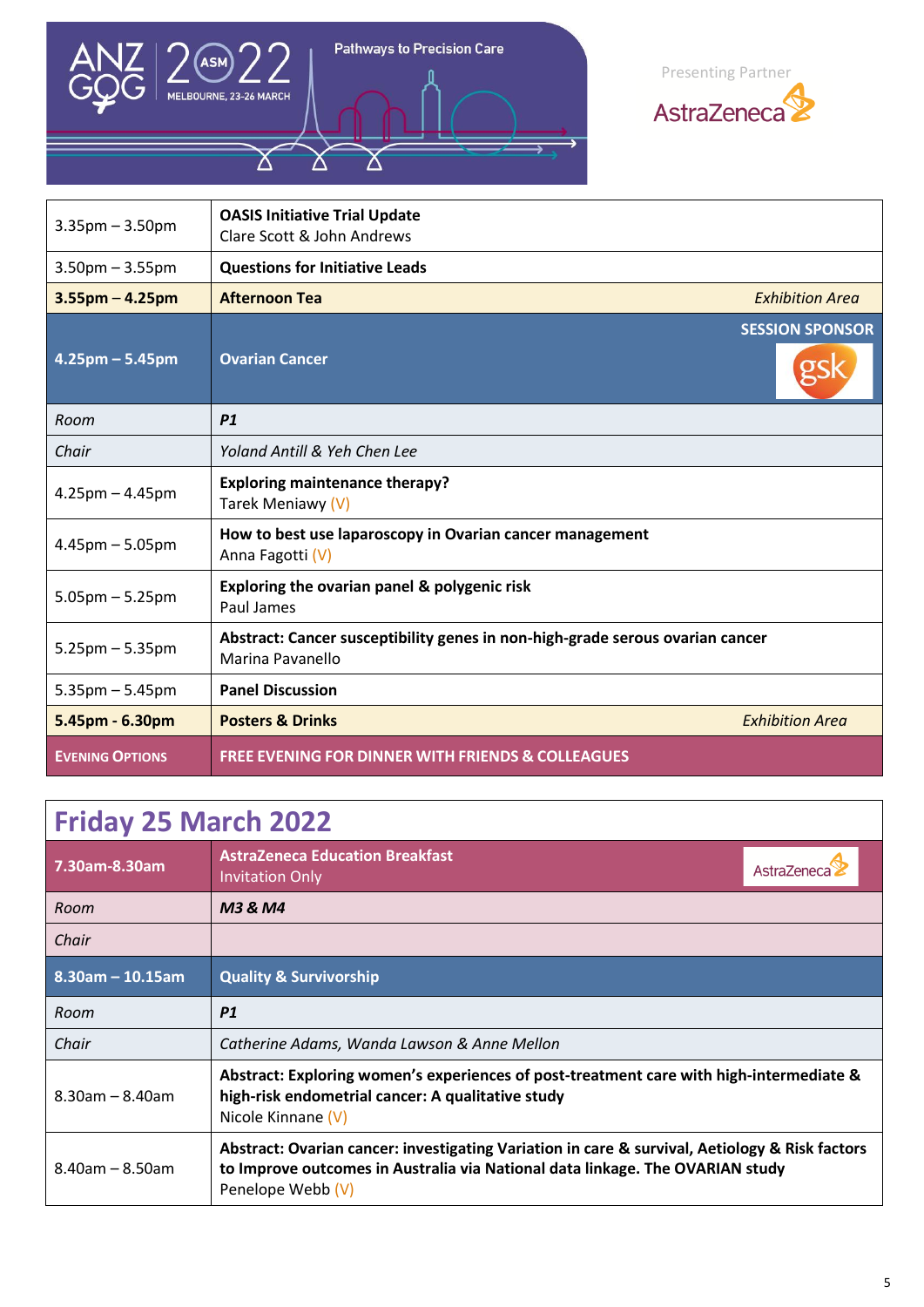

Δ

Pathways to Precision Care



| $8.50$ am $- 9.05$ am   | "Māku & e hanga tōku nei whare" A discussion of survivorship within a Māori viewpoint<br>Sarah Te Whaiti (V)                                                                                                                                               |
|-------------------------|------------------------------------------------------------------------------------------------------------------------------------------------------------------------------------------------------------------------------------------------------------|
| $9.05$ am $- 9.15$ am   | <b>Question &amp; Answer</b>                                                                                                                                                                                                                               |
| $9.15$ am $-10.25$ am   | Panel Discussion: Ovarian Cancer - Why cease treatment, How should we decide & Who<br>should make the decision?<br>Ken Lambert, Janine Lombard (V), Geoff Otton (V), Wanda Lawson, Anne Mellon, Catherine<br>Adams                                         |
| $10.25$ am - 10.55am    | <b>Morning Tea</b><br><b>Exhibition Area</b>                                                                                                                                                                                                               |
| $10.55$ am - 11.05am    | Consumer Group Presentation - 'CRP & Consumer Pathways to Precision Care'                                                                                                                                                                                  |
| Room                    | P1                                                                                                                                                                                                                                                         |
| Chair                   | Wanda Lawson                                                                                                                                                                                                                                               |
| $11.05$ am - 1.00pm     | <b>Trial Concepts &amp; Updates</b>                                                                                                                                                                                                                        |
| Room                    | P1                                                                                                                                                                                                                                                         |
| Chair                   | Alison Davis (RAC Chair) & Philip Beale (ANZGOG Chair)                                                                                                                                                                                                     |
| $11.05$ am - $11.25$ am | Concept A randomized Phase 2 clinical trial comparing bevacizumab vs niraparib as<br>maintenance therapy in surgical high risk patients with homologous recombinant proficient<br>high grade cancer of ovary, fallopian tubes & peritoneum<br>Chee Lee (V) |
| $11.25$ am - 11.30am    | <b>Concept Question &amp; Answer</b>                                                                                                                                                                                                                       |
| $11.30$ am $-11.40$ am  | Trials in Start-Up   Developing Your Trial with ANZGOG<br>Alison Davis & John Andrews                                                                                                                                                                      |
| $11.40$ am $- 11.55$ am | Extending the value of quality of life measurement in cancer: Enhanced Services offered by<br><b>CQUEST</b><br><b>Brendan Mulhern</b>                                                                                                                      |
| $11.55$ am - 1.00pm     | <b>Trial Updates</b>                                                                                                                                                                                                                                       |
| Room                    | P <sub>1</sub>                                                                                                                                                                                                                                             |
| Chair                   | John Andrews & Clare Scott                                                                                                                                                                                                                                 |
| $11.55$ am $- 12.10$ pm | <b>Ovarian Cancer Trials</b><br>SOLACE2 - Clare Scott (V)<br>ECHO - Sandi Hayes (V)<br>٠<br>IGNITE - George Au-Yeung (V)                                                                                                                                   |
| $12.10$ pm $- 12.15$ pm | <b>Question &amp; Answer</b>                                                                                                                                                                                                                               |
| $12.15$ pm $- 12.30$ pm | <b>Collaborative Trials</b><br>ICON9 - Linda Mileshkin (V)<br>$\bullet$<br>STICS - Kelly-Anne Phillips (V)<br>٠<br><b>EMBRACE - Katrin Sjoquist (V)</b>                                                                                                    |
| $12.35$ pm $- 12.40$ pm | <b>Question &amp; Answer</b>                                                                                                                                                                                                                               |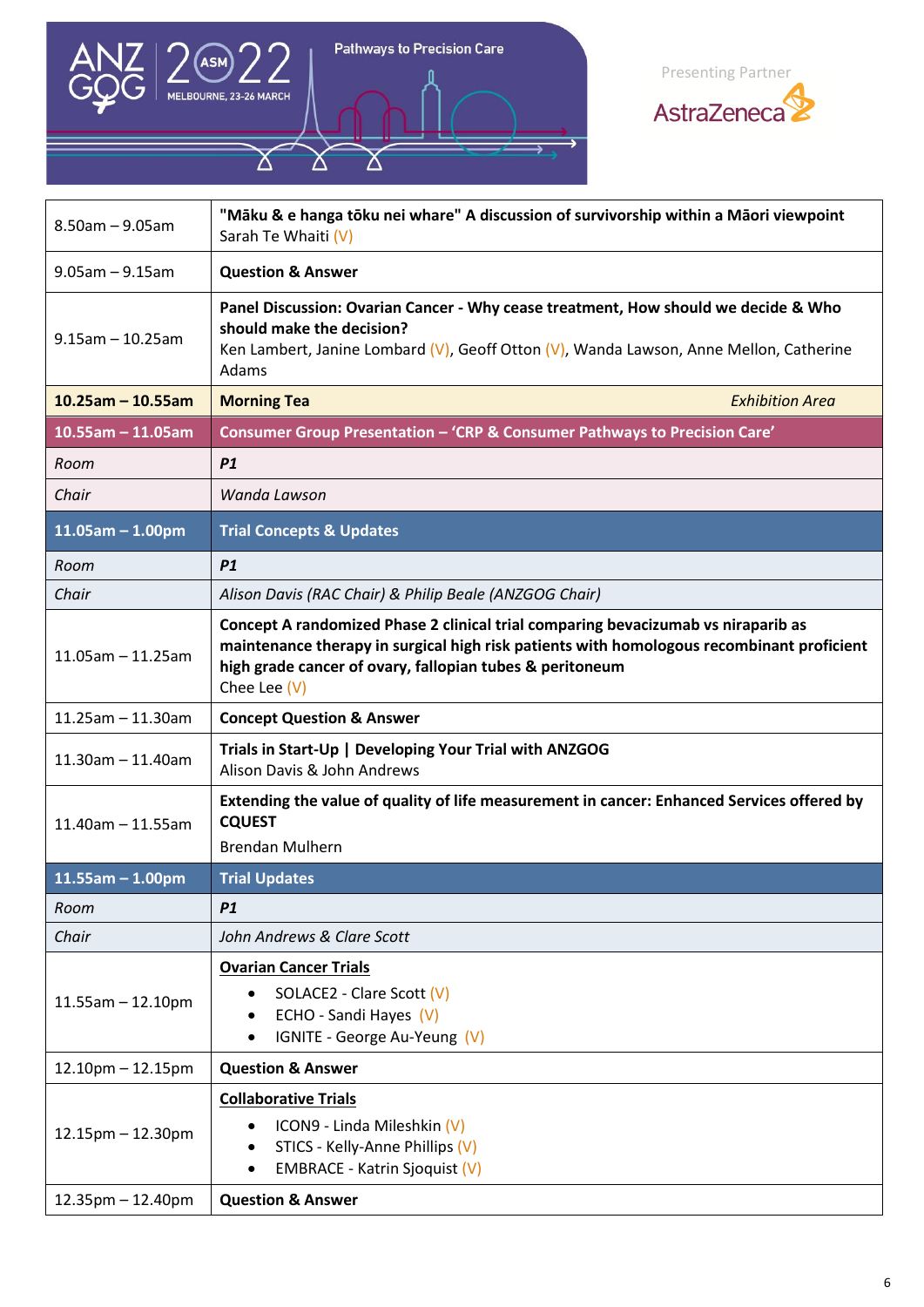

Δ

Pathways to Precision Care



| $12.40$ pm $- 12.55$ pm                                                                                                                                                             | <b>Surgical Trials</b><br>$\bullet$<br>$\bullet$                                                                                                  | HyNOVA - Rhonda Farrell (V)<br>ENDO3 - Andreas Obermair (V)                                                                                          |                                                                                                                                                                                                                                                                                                               |                                                                                                                                                                                                                       |
|-------------------------------------------------------------------------------------------------------------------------------------------------------------------------------------|---------------------------------------------------------------------------------------------------------------------------------------------------|------------------------------------------------------------------------------------------------------------------------------------------------------|---------------------------------------------------------------------------------------------------------------------------------------------------------------------------------------------------------------------------------------------------------------------------------------------------------------|-----------------------------------------------------------------------------------------------------------------------------------------------------------------------------------------------------------------------|
| $12.55$ pm $- 1.00$ pm                                                                                                                                                              | <b>Question &amp; Answer</b>                                                                                                                      |                                                                                                                                                      |                                                                                                                                                                                                                                                                                                               |                                                                                                                                                                                                                       |
| 1.00pm - 2.00pm                                                                                                                                                                     | Lunch<br><b>Exhibition Area</b>                                                                                                                   |                                                                                                                                                      | <b>3 x Pipeline Presentations</b><br>Presented by AstraZeneca, GSK, Alkermes<br>Room: M4                                                                                                                                                                                                                      |                                                                                                                                                                                                                       |
| $2.00pm - 3.30pm$                                                                                                                                                                   | <b>Specialised Workshops</b>                                                                                                                      |                                                                                                                                                      |                                                                                                                                                                                                                                                                                                               |                                                                                                                                                                                                                       |
| $W1$ :<br><b>Radiation Oncology</b><br>Workshop                                                                                                                                     | W2:<br><b>Gynae Nurses</b><br>Workshop<br><b>Workshop Sponsor</b><br>- Eisai                                                                      | W3:<br><b>Consumer Education</b><br>Workshop                                                                                                         | W4:<br>Study<br>Coordinators<br>Workshop                                                                                                                                                                                                                                                                      | W <sub>5</sub><br>Rare Cancers Workshop                                                                                                                                                                               |
| Jennifer Chard, David<br>Chang, Pearly Khaw                                                                                                                                         | <b>Anne Mellon</b>                                                                                                                                | Wanda Lawson                                                                                                                                         | Donna Long                                                                                                                                                                                                                                                                                                    | Yeh Chen Lee, Michael<br><b>Burling &amp; Lawrence</b><br>Kashermann                                                                                                                                                  |
| Room: M3                                                                                                                                                                            | Room: M2                                                                                                                                          | Room: M2                                                                                                                                             | Room: M4                                                                                                                                                                                                                                                                                                      | Room: P1                                                                                                                                                                                                              |
| $2.00$ pm $- 2.30$ pm<br>Vulva contouring -<br>David Gaffney<br>Q&A with David<br>Gaffney<br>$2.30$ pm $- 3.30$ pm<br>Dose/fractionation,<br>volumes to include?<br>-Real life case | 2.00pm - 2.30pm<br><b>Indigenous Cervical Screening</b><br>Ashlee Williams<br>Gynae Nurses Workshops & Consumer<br>Education Workshop in M2       | This presentation is a joint presentation for the                                                                                                    | $2:05 \text{pm} - 2:20 \text{pm}$<br>$2:00$ pm $- 2:20$ pm<br><b>Pathways for Rare</b><br><b>Satellite Site</b><br><b>Gyne Tumours:</b><br>perspective<br>Diagnosis, Treatment,<br>Narelle McPhee<br><b>Consensus</b><br>Clare Scott<br>$2:20$ pm $- 2:40$ pm<br><b>Primary Site</b><br>$2:20$ pm $- 2:35$ pm |                                                                                                                                                                                                                       |
|                                                                                                                                                                                     | Room: M2                                                                                                                                          | Room: M1                                                                                                                                             | perspective<br>Kylie Shackleton                                                                                                                                                                                                                                                                               | <b>Molecular profiling in</b><br>100 rare gynae cancers<br><b>Holly Barker</b><br>$2:35$ pm $- 2:50$ pm<br><b>Rare Gyne Tumours in</b><br>the MOST program:<br>where are we at?<br>Damien Kee<br>$2:50$ pm $-3:05$ pm |
| discussions<br>$4.00$ pm $- 5.30$ pm<br><b>GROC Meeting</b>                                                                                                                         | $2.30pm - 3.00pm$<br><b>Entwine Study:</b><br><b>Screening for</b><br><b>Distress in Women</b><br>with Gynaecological<br>Cancer<br>Charlotte Seib | 2.30pm - 3.00pm<br><b>Tele-Health at Royal</b><br><b>Hobart Hospital</b><br><b>Allison Black</b><br>3.00pm - 3.30pm<br><b>Tele-Health within the</b> | $2:40$ pm $-3:00$ pm<br><b>TARGET TP pilot</b><br>success<br>A/Prof Kate<br><b>Burbury</b><br>$3:00$ pm $-3:30$ pm                                                                                                                                                                                            |                                                                                                                                                                                                                       |
|                                                                                                                                                                                     | $3.00$ pm $- 3.30$ pm<br><b>TRACEBACK-</b><br><b>Responses to</b><br>Involvement<br>Rachel Delahunty                                              | Albury Wodonga<br><b>Regional Cancer</b><br>Centre<br>Craig Underhill (V)                                                                            | Interactive panel<br>discussion and<br>Q&A                                                                                                                                                                                                                                                                    | <b>Histopathology for Rare</b><br><b>Gyne Tumours</b><br>Lyndal Anderson (V)<br>$3:05 \text{pm} - 3:20 \text{pm}$<br><b>Rare Gyne Tumours &amp;</b><br>Trials: how can we<br>improve outcome<br>Chee Lee $(V)$        |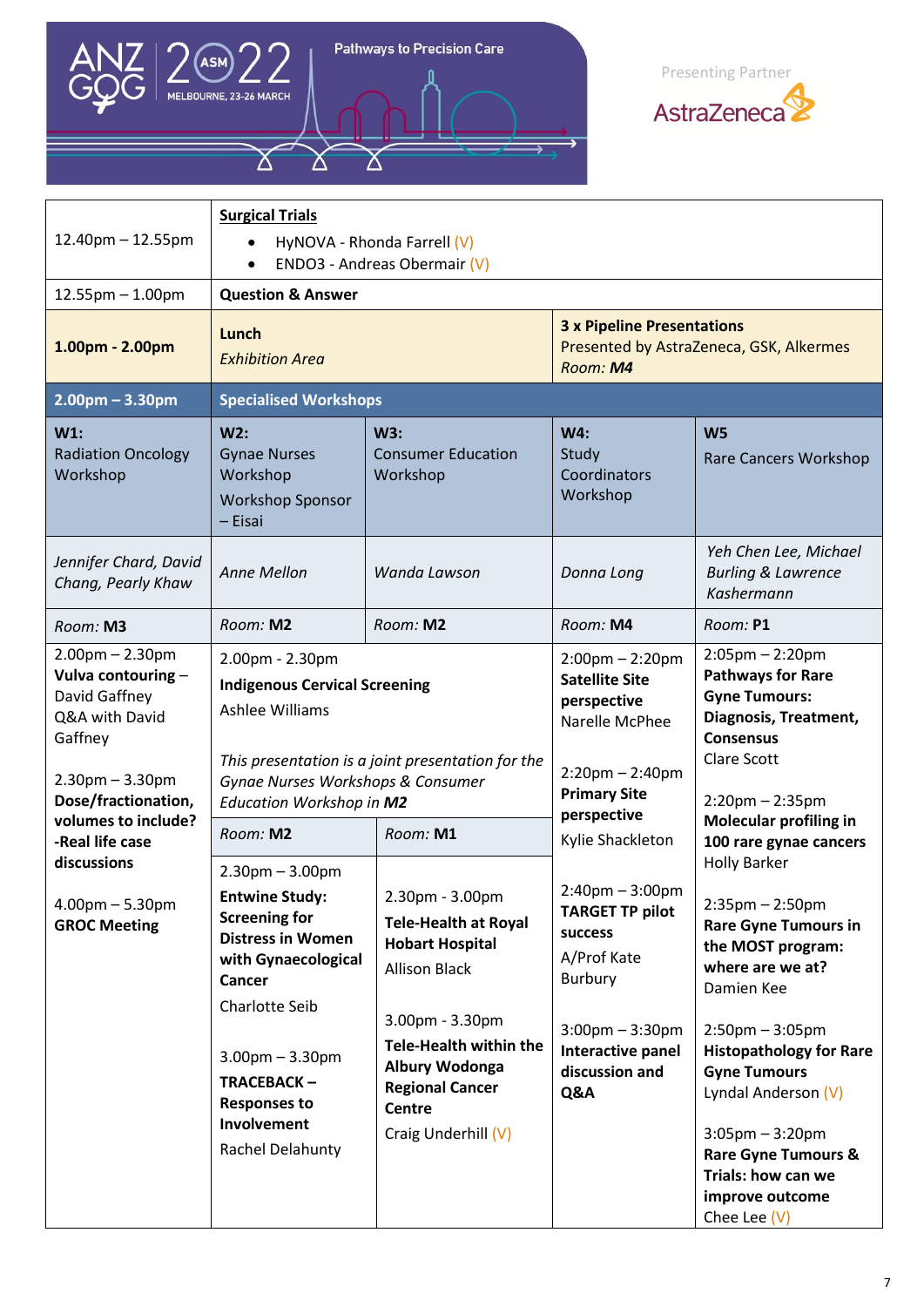

Δ

Pathways to Precision Care

Δ



| $3.30pm - 4.00pm$                                          | <b>Afternoon Tea</b>                                         |            |                                                                                                       |                                                                                                                                                                                                                                                | <b>Exhibition Area</b>                                                               |
|------------------------------------------------------------|--------------------------------------------------------------|------------|-------------------------------------------------------------------------------------------------------|------------------------------------------------------------------------------------------------------------------------------------------------------------------------------------------------------------------------------------------------|--------------------------------------------------------------------------------------|
| $4.00$ pm $- 5.30$ pm                                      | <b>Specialised Workshops (continued)</b>                     |            |                                                                                                       |                                                                                                                                                                                                                                                |                                                                                      |
| <b>W1: Radiation Oncology Workshop</b><br><b>Continued</b> |                                                              | $W2 - W4$  | <b>Wellness &amp; Resilience</b>                                                                      | W <sub>5</sub>                                                                                                                                                                                                                                 | Rare Cancers Workshop Continued                                                      |
| Room: M3                                                   |                                                              | Room: M2   |                                                                                                       | Room: P1                                                                                                                                                                                                                                       |                                                                                      |
|                                                            |                                                              | Cath Adams | Combined with Gynae Nurses,<br><b>Consumer Education &amp; Study</b><br><b>Coordinators Workshops</b> | $4:05$ pm $-4:45$ pm<br>ovarian cancer<br><b>Michael Burling</b><br>Anna DeFazio<br>Bo Gao (V)<br>$4:45$ pm $-5:25$ pm<br>Lawrence Kasherman<br><b>Clare Scott</b><br>Inger Olesen (V)<br><b>Genevieve Dall</b><br>Orla McNally<br>Pearly Khaw | <b>Panel Discussion: Low grade serous</b><br><b>Panel Discussion: Leiomyosarcoma</b> |
| 7.00pm-11.00pm                                             | <b>CONFERENCE DINNER</b><br><b>Zinc at Federation Square</b> |            | Delegates to make their own way to venue                                                              |                                                                                                                                                                                                                                                | <b>Dinner Sponsor</b>                                                                |

## **Saturday 26 March 2022**

| 7.30am - 8.30am | <b>RAC 2 Breakfast meeting</b>                |                                        |
|-----------------|-----------------------------------------------|----------------------------------------|
| Room            | M <sub>3</sub>                                |                                        |
| 8.45am -10.30am | <b>Controversies In Gynaecological Cancer</b> | <b>Session Sponsor</b><br>BeiGene<br>E |
| Room            | <b>P1</b>                                     |                                        |
| Chair           | Michael Burling & Pearly Khaw                 |                                        |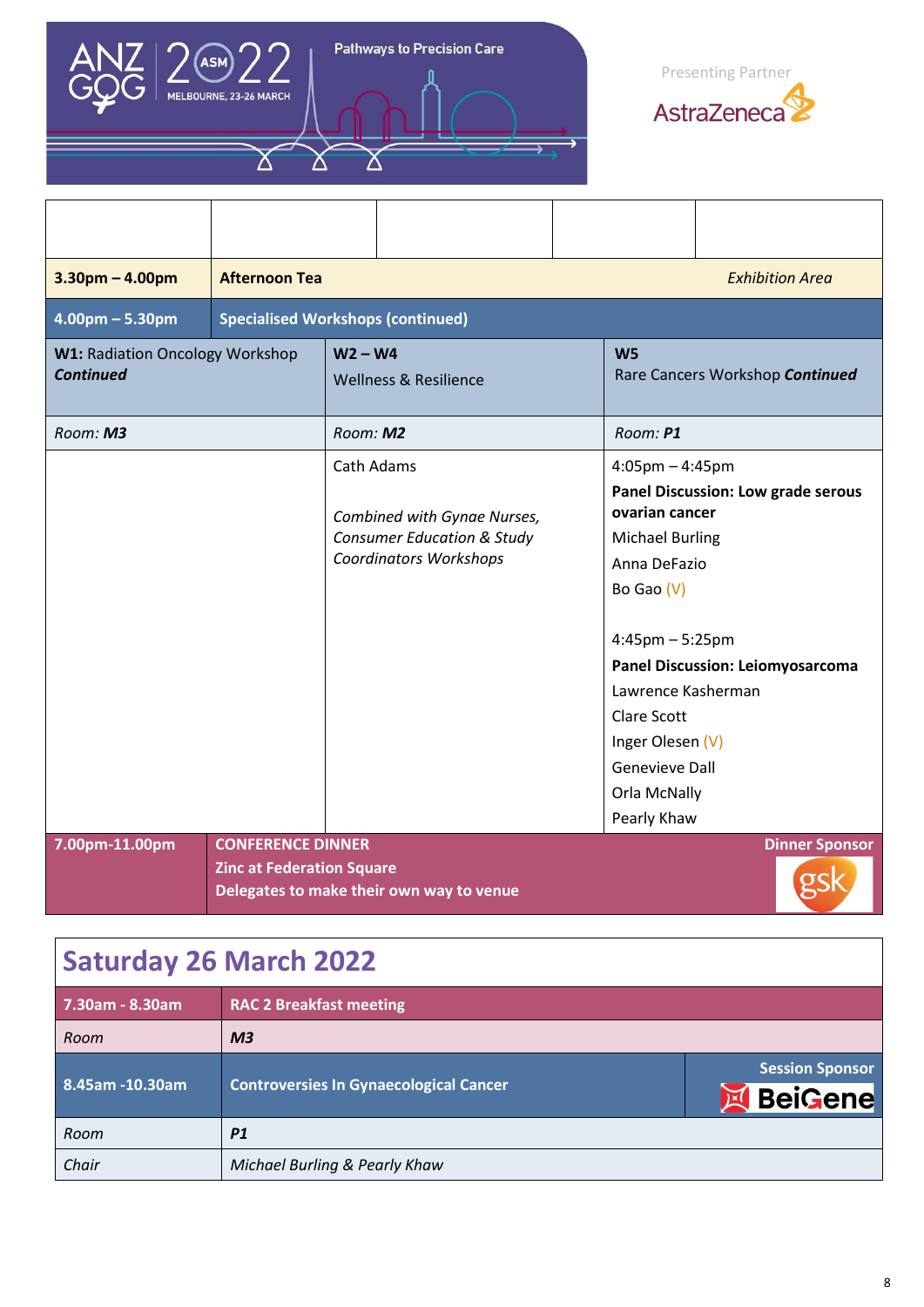

Δ

Pathways to Precision Care



| 8.45am - 9.10am       | Is it unethical to treat patients with endometrial cancer NOT knowing their molecular<br>profile?<br>Kate Webber                                                                            |                                                                                          |
|-----------------------|---------------------------------------------------------------------------------------------------------------------------------------------------------------------------------------------|------------------------------------------------------------------------------------------|
| $9.10$ am - $9.35$ am | HPV - More important than ever in gynae cancers?<br>Alison Brand                                                                                                                            |                                                                                          |
| $9.35$ am - $9.50$ am | <b>Panel Discussion</b>                                                                                                                                                                     | $9.45$ am - 10.30am                                                                      |
| $9.50$ am - 10.00am   | Abstract: Ipilimumab & nivolumab<br>combination immunotherapy in patients with<br>rare gynaecological malignancies: results of a<br>multi-centre, phase 2 trial (CA209-538)<br>Oliver Klein | The Role of the Consumer in Research<br>Room: M3<br>Chair: Wanda Lawson<br>Leonie Young, |
| $10.00$ am - 10.10am  | Abstract: "Chemo - but it sucks": A survey of<br>Australian & New Zealand oncologists on the<br>treatment of mucinous ovarian cancer<br>Kylie Gorringe                                      | Peer Support Coordinator - Choices                                                       |
| 10.10am -10.20am      | <b>Abstract: Expecting the unexpected:</b><br>Identification of actionable genetic variants<br>using multigene panel testing in uterine cancer<br>patients<br>Anchit Khanna (V)             |                                                                                          |
| $10.20$ am - 10.30am  | <b>Panel Discussion</b>                                                                                                                                                                     |                                                                                          |
|                       |                                                                                                                                                                                             |                                                                                          |
| $10.30$ am - 10.50am  | <b>Morning Tea</b>                                                                                                                                                                          | <b>Exhibition Area</b>                                                                   |
| 10.50am - 11.20am     | <b>ANZGOG INFORMATION</b>                                                                                                                                                                   |                                                                                          |
| Room                  | P1                                                                                                                                                                                          |                                                                                          |
| Chair                 | <b>Philip Beale</b>                                                                                                                                                                         |                                                                                          |
| 10.50am -11.05am      | <b>ANZGOG Survivors Teaching Students Program</b><br>Helen Gooden                                                                                                                           |                                                                                          |
| 11.05am -11.20am      | <b>ANZGOG Chair Update</b><br><b>Philip Beale</b>                                                                                                                                           |                                                                                          |
| $11.20$ am - 12.30pm  | <b>TUMOUR BOARD</b><br>PANEL: JULIE LAMONT, DAVID CHANG, SUMI ANANDA, MARSALI NEWMAN, GEORGE AU-YEUNG                                                                                       |                                                                                          |
| Room                  | P1                                                                                                                                                                                          |                                                                                          |
| Chair                 | <b>Michelle Harrison</b>                                                                                                                                                                    |                                                                                          |
| 11.20am -11.40am      | Case 1: Ovary<br><b>Michelle Harrison</b>                                                                                                                                                   |                                                                                          |
| 11.40am -12:00pm      | <b>Case 2: Endometrial</b><br><b>Yoland Antill</b>                                                                                                                                          |                                                                                          |